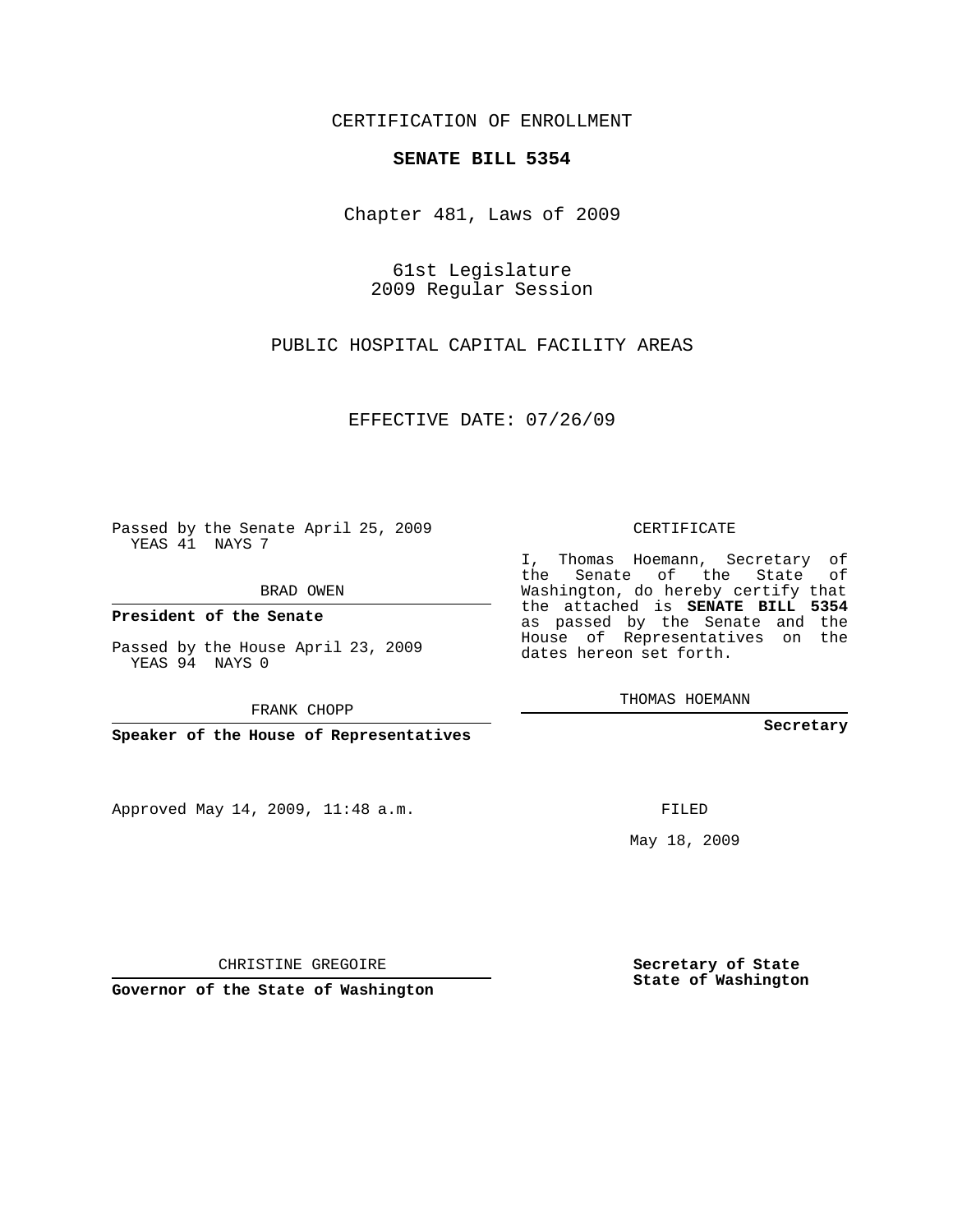# **SENATE BILL 5354** \_\_\_\_\_\_\_\_\_\_\_\_\_\_\_\_\_\_\_\_\_\_\_\_\_\_\_\_\_\_\_\_\_\_\_\_\_\_\_\_\_\_\_\_\_

\_\_\_\_\_\_\_\_\_\_\_\_\_\_\_\_\_\_\_\_\_\_\_\_\_\_\_\_\_\_\_\_\_\_\_\_\_\_\_\_\_\_\_\_\_

### AS AMENDED BY THE HOUSE

Passed Legislature - 2009 Regular Session

## **State of Washington 61st Legislature 2009 Regular Session**

**By** Senators Haugen and Ranker

Read first time 01/20/09. Referred to Committee on Government Operations & Elections.

 AN ACT Relating to public hospital capital facility areas; adding a new chapter to Title 70 RCW; and creating a new section.

BE IT ENACTED BY THE LEGISLATURE OF THE STATE OF WASHINGTON:

 NEW SECTION. **Sec. 1.** PURPOSE. The legislature finds that it is in the interests of the people of the state of Washington to be able to establish public hospital capital facility areas as quasi-municipal corporations and independent taxing units existing within the boundaries of counties composed entirely of islands that receive medical services from an existing public hospital district but are not annexed to an existing public hospital district for the purpose of financing the construction, additions, or betterments of capital hospital facilities or other capital health care facilities.

 NEW SECTION. **Sec. 2.** DEFINITIONS. (1) "Public hospital capital facility area" means a quasi-municipal corporation and independent taxing authority within the meaning of Article VII, section 1 of the state Constitution, and a taxing district within the meaning of Article VII, section 2 of the state Constitution, created by a county legislative authority of a county composed entirely of islands that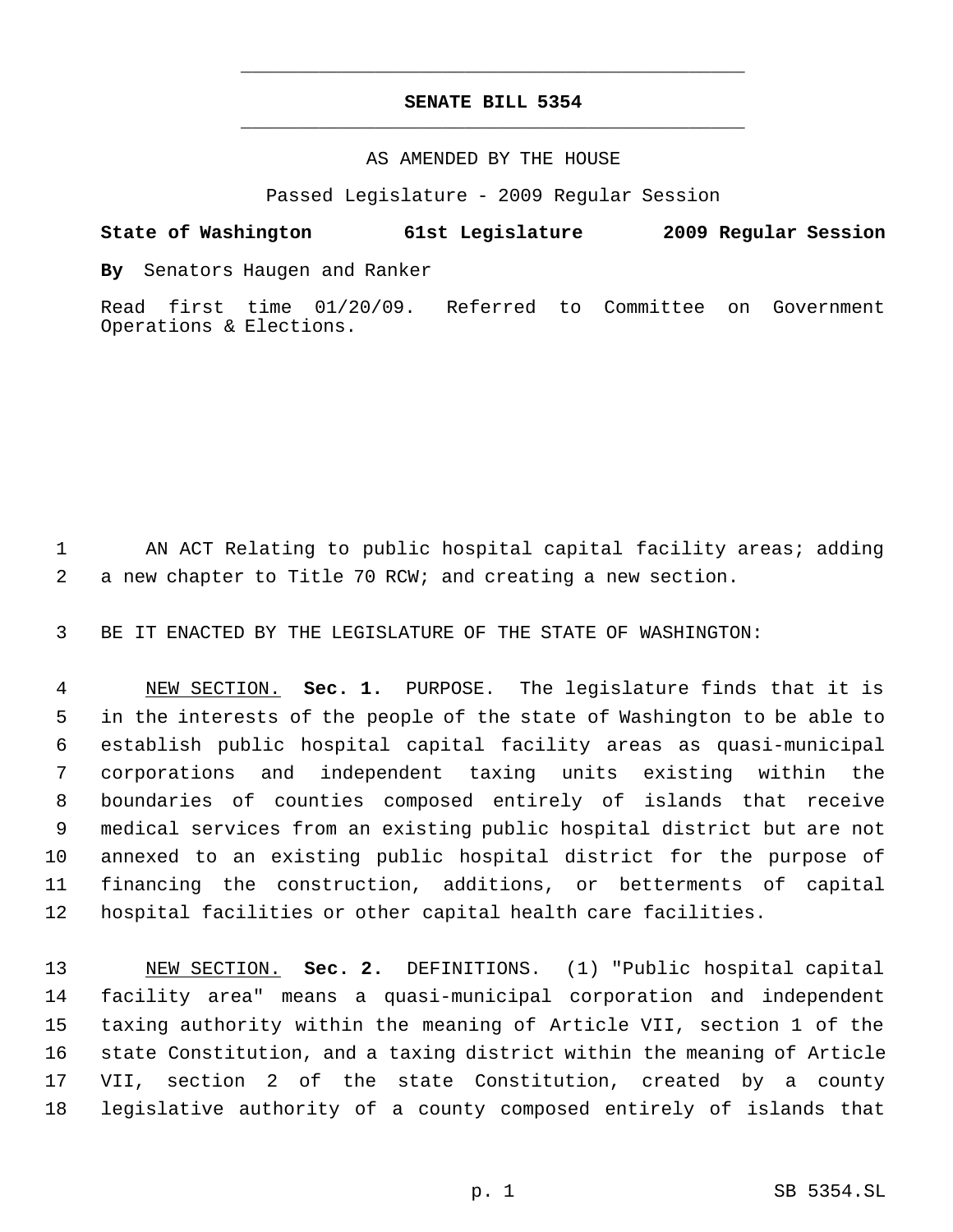receives medical services from a hospital district, but is prevented by geography and the absence of contiguous boundaries from annexing to that district. A public hospital capital facility area may include all or a portion of a city or town.

 (2) "Hospital capital facilities" include both real and personal property including land, buildings, site improvements, equipment, furnishings, collections, and all necessary costs related to acquisition, financing, design, construction, equipping, and remodeling.

 (3) "Other capital health care facilities" means nursing home, extended care, long-term care, outpatient and rehabilitative facilities, ambulances, and such other facilities as are appropriate to the health needs of the population served.

 NEW SECTION. **Sec. 3.** ESTABLISHING A PUBLIC HOSPITAL CAPITAL FACILITY AREA--BALLOT PROPOSITIONS. (1)(a) Upon receipt of a completed petition to both establish a public hospital capital facility area and submit a ballot proposition under section 7 of this act to finance public hospital capital facilities and other capital health care facilities, the legislative authority of the county in which a proposed public hospital capital facility area is to be established shall submit separate ballot propositions to voters to authorize establishing the proposed public hospital capital facility area and authorizing the public hospital capital facility area, if established, to finance public hospital capital facilities or other capital health care facilities by issuing general indebtedness and imposing excess levies to retire the indebtedness. A petition submitted under this section must be accompanied by a written request to establish a public hospital capital facility area that is signed by a majority of the commissioners of the public hospital district serving the proposed area.

 (b) The ballot propositions must be submitted to voters of the proposed public hospital capital facility area at a general or special election. If the proposed election date is not a general election, the county legislative authority is encouraged to request an election when another unit of local government with territory located in the proposed public hospital capital facility area is already holding a special election under RCW 29A.04.330. Approval of the ballot proposition to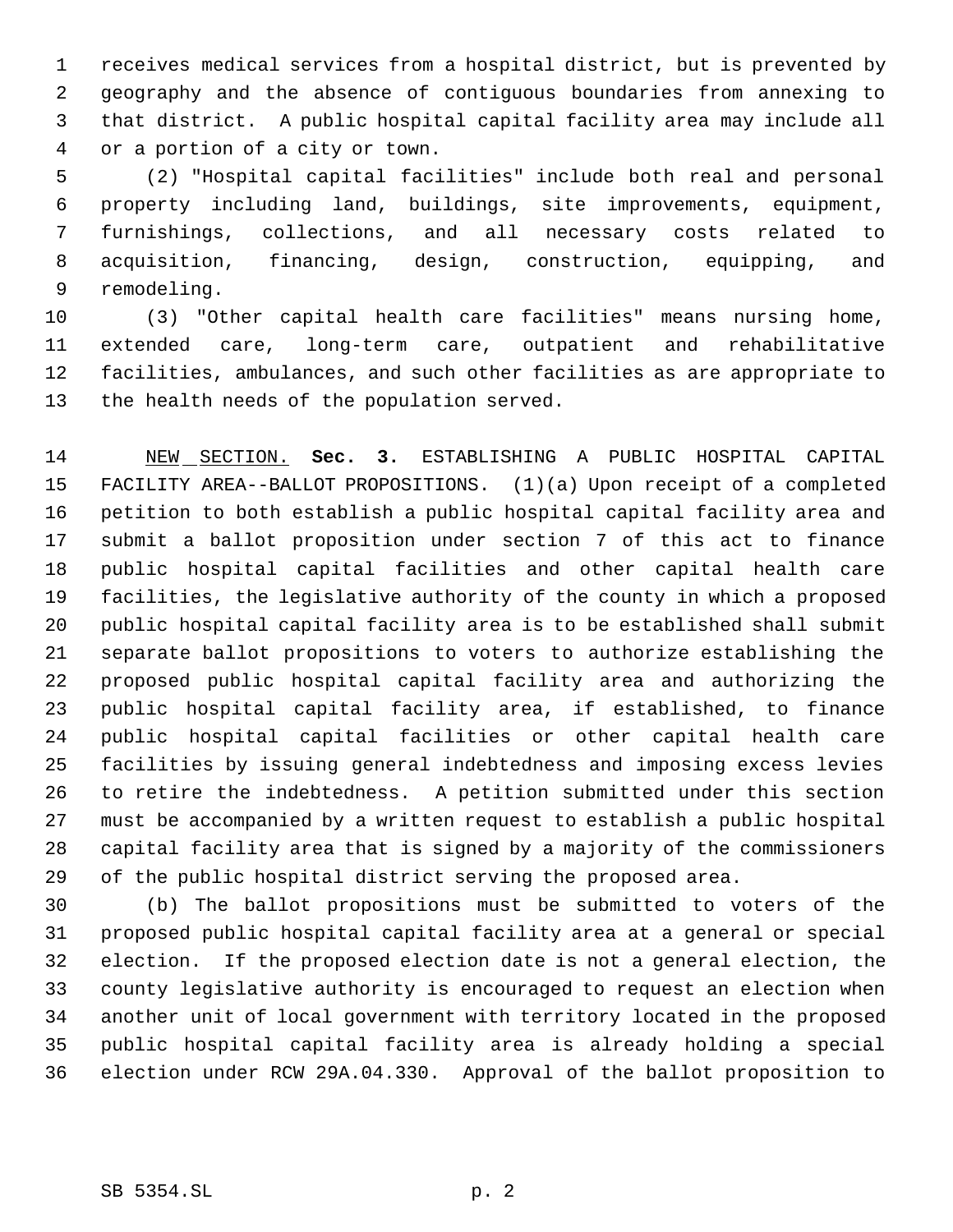create a public hospital capital facility area requires a simple majority vote by the voters participating in the election.

(2) A completed petition submitted under this section must include:

 (a) A description of the boundaries of the public hospital capital facility area; and

 (b) A copy of a resolution of the legislative authority of each city, town, and hospital district with territory in the proposed public hospital capital facility area indicating both: (i) Approval of the creation of the proposed public hospital capital facility area; and (ii) agreement on how election costs will be paid for ballot propositions to voters that authorize the public hospital capital facility area to incur general indebtedness and impose excess levies to retire the general indebtedness.

 NEW SECTION. **Sec. 4.** PETITION FOR LESSER AREA--PROCEDURE. Any petition for the formation of a public hospital capital facility area may describe an area less than the entire county in which the petition is filed, the boundaries of which must follow the then existing precinct boundaries and not divide any voting precinct; and in the event that a petition is filed containing not less than ten percent of the voters of the proposed public hospital capital facility area who voted at the last general election, certified by the auditor in like manner as for a countywide district, the board of county commissioners shall fix a date for a hearing on the petition, and shall publish the petition, without the signatures thereto appended, for two weeks prior to the date of the hearing, together with a notice stating the time of the meeting when the petition will be heard. Publications required by this chapter must be in a newspaper published in the proposed public hospital capital facility area, or, if there be no such newspaper, then in a newspaper published in the county in which the public hospital capital facility area is situated, and of general circulation in that county. The hearing on the petition may be adjourned from time to time, not exceeding four weeks in all. If upon the final hearing the board of county commissioners finds that any lands have been unjustly or improperly included within the proposed public hospital capital facility area the board shall change and fix the boundary lines in such manner as it deems reasonable and just and conducive to the welfare and convenience, and make and enter an order establishing and defining the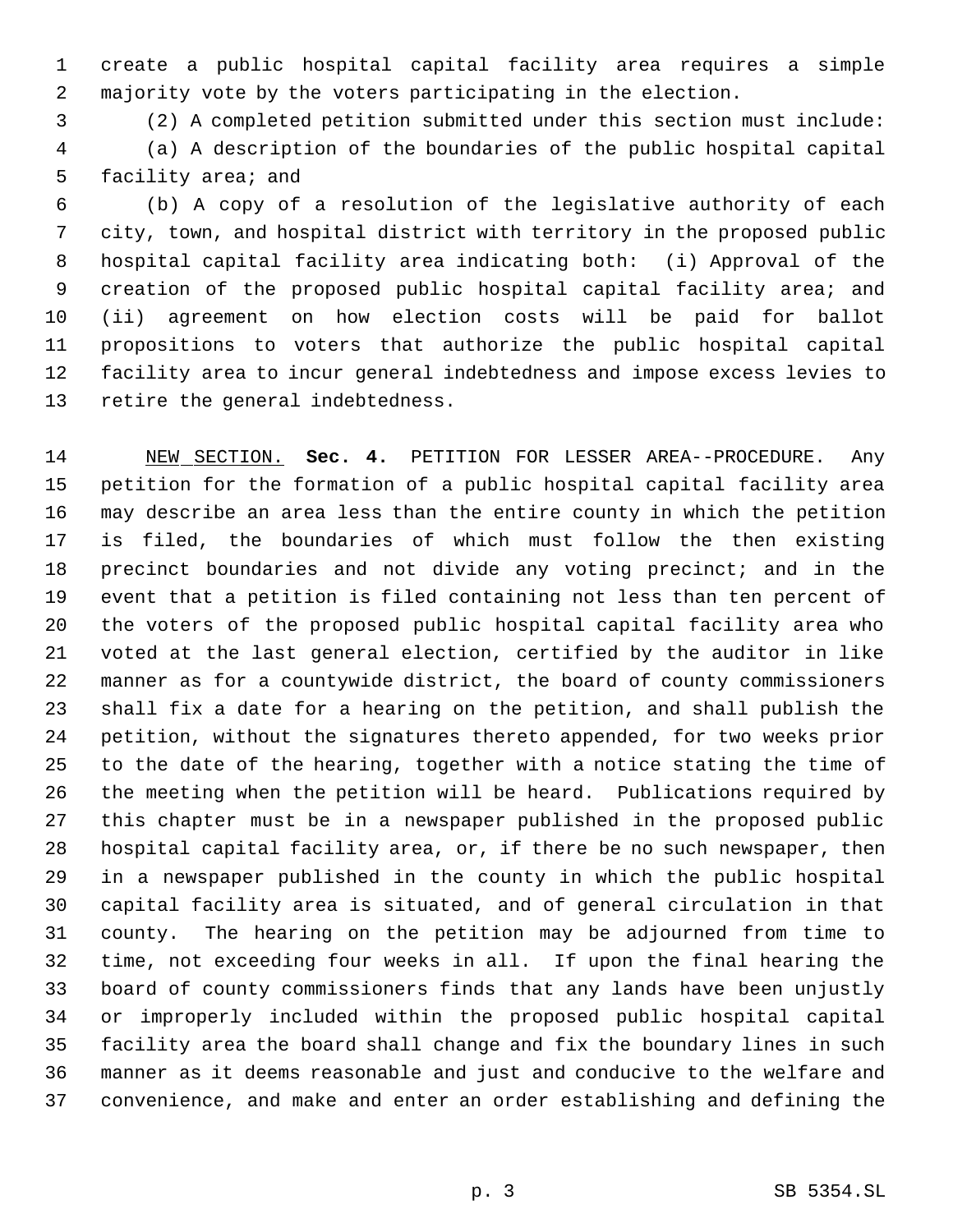boundary lines of the proposed public hospital capital facility area: PROVIDED, That no lands may be included within the boundaries so fixed lying outside the boundaries described in the petition, except upon the written request of the owners of those lands.

 NEW SECTION. **Sec. 5.** GOVERNING BODY. The governing body of the public hospital capital facility area must consist of three members of the county legislative authority from each county in which the public hospital capital facility area is located. In counties that have more than three members of their legislative body, the three members who serve on the governing body of the public hospital capital facility area must be chosen by the full membership of the county legislative authority.

 NEW SECTION. **Sec. 6.** AUTHORITY TO CONSTRUCT, ACQUIRE, PURCHASE, MAINTAIN, ADD TO, AND REMODEL FACILITIES--INTERLOCAL AGREEMENTS--LEGAL TITLE. A public hospital capital facility area may construct, acquire, purchase, maintain, add to, and remodel public hospital capital facilities, and the governing body of the public hospital capital facility area may, by interlocal agreement or otherwise, contract with a county, city, town, or public hospital district to design, administer the construction of, operate, or maintain a public hospital capital facility or other capital health care facility financed pursuant to this chapter. Legal title to public hospital capital facilities or other capital health care facilities acquired or constructed pursuant to this chapter may be transferred, acquired, or held by the public hospital capital facility area or by a county, city, town, or public hospital district in which the facility is located and receives service.

 NEW SECTION. **Sec. 7.** FINANCING--BONDS AUTHORIZED. (1) A public hospital capital facility area may contract indebtedness or borrow money to finance public hospital capital facilities and other capital health care facilities and may issue general obligation bonds for such purpose not exceeding an amount, together with any existing indebtedness of the public hospital capital facility area, equal to one and one-quarter percent of the value of the taxable property in the public hospital capital facility area and impose excess property tax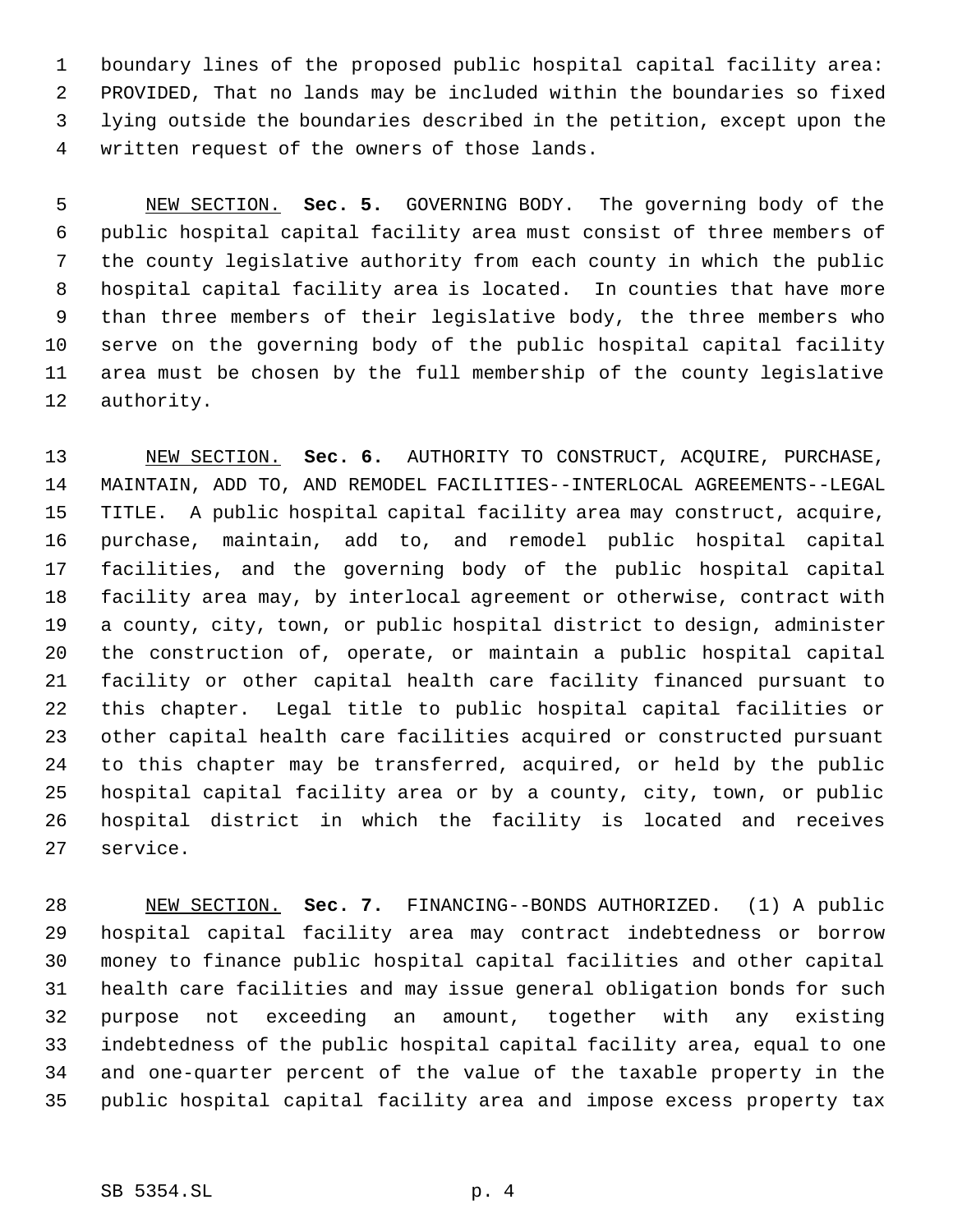levies to retire the general indebtedness as provided in RCW 39.36.050 if a ballot proposition authorizing both the indebtedness and excess levies is approved by at least three-fifths of the voters of the public hospital capital facility area voting on the proposition, and the total number of voters voting on the proposition constitutes not less than forty percent of the total number of voters in the public hospital capital facility area voting at the last preceding general election. The term "value of the taxable property" has the meaning set forth in RCW 39.36.015. The proposition must be submitted to voters at a general or special election and may be submitted to voters at the same election as the election when the ballot proposition authorizing the establishing of the public hospital capital facility area is submitted. If the proposed election date is not a general election, the county legislative authority is encouraged to request an election when another unit of local government with territory located in the proposed public hospital capital facility area is already holding a special election under RCW 29A.04.330.

 (2) A public hospital capital facility area may accept gifts or grants of money or property of any kind for the same purposes for which it is authorized to borrow money in subsection (1) of this section.

 NEW SECTION. **Sec. 8.** DISSOLUTION OF PUBLIC HOSPITAL CAPITAL FACILITY AREA. (1) A public hospital capital facility area may be dissolved by a majority vote of the governing body when all obligations under any general obligation bonds issued by the public hospital capital facility area have been discharged and any other contractual obligations of the public hospital capital facility area have either been discharged or assumed by another governmental entity.

 (2) A public hospital capital facility area must be dissolved by the governing body if the first two ballot propositions under section 7 of this act that are submitted to voters are not approved.

 NEW SECTION. **Sec. 9.** LIMITATIONS ON LEGAL CHALLENGES. Unless commenced within thirty days after the date of the filing of the certificate of the canvass of an election on the proposition of creating a new public hospital capital facility area pursuant to this chapter, no lawsuit whatever may be maintained challenging in any way the legal existence of the public hospital capital facility area or the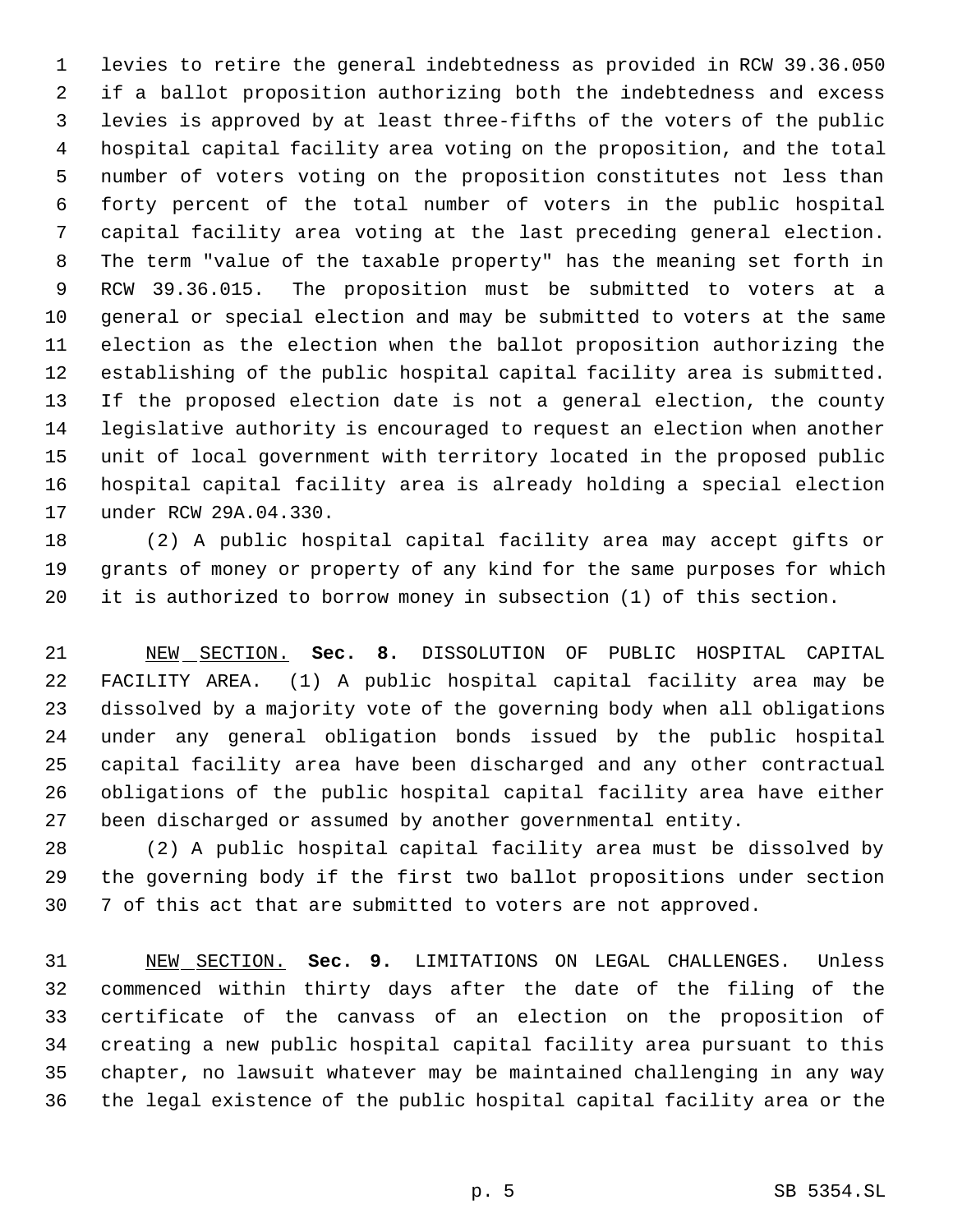validity of the proceedings had for the organization and creation thereof. If the creation of a public hospital capital facility area is not challenged within the period specified in this section, the public hospital capital facility area conclusively must be deemed duly and regularly organized under the laws of this state.

 NEW SECTION. **Sec. 10.** TREASURER--DUTIES--FUNDS--DEPOSITARIES-- SURETY BONDS, COST. (1) The treasurer of the county in which a public hospital capital facility area is located shall be treasurer of the public hospital capital facility area, except that the commission of the public hospital district in which the facility area is located by resolution may designate some other person having experience in financial or fiscal matters as treasurer of the public hospital capital facility area. If the treasurer is not the county treasurer, the commission shall require a bond, with a surety company authorized to do business in the state of Washington, in an amount and under the terms and conditions which the commission by resolution from time to time finds will protect the public hospital capital facility area against loss. The premium on any such bond must be paid by the public hospital capital facility area.

 (2) All public hospital capital facility area funds must be paid to the treasurer and must be disbursed by him or her only on warrants issued by an auditor appointed by the commission, upon orders or vouchers approved by it. The treasurer shall establish a public hospital capital facility area fund, into which all public hospital capital facility area funds must be paid, and he or she shall maintain such special funds as may be created by the commission, into which he or she shall place all money as the commission may, by resolution, direct.

 (3) If the treasurer of the district is the treasurer of the county all public hospital capital facility area funds must be deposited with the county depositaries under the same restrictions, contracts, and security as provided for county depositaries. If the treasurer of the public hospital capital facility area is some other person, all funds must be deposited in a bank or banks authorized to do business in this state as the commission by resolution designates, and with surety bond to the public hospital capital facility area or securities in lieu thereof of the kind, no less in amount, for deposit of county funds.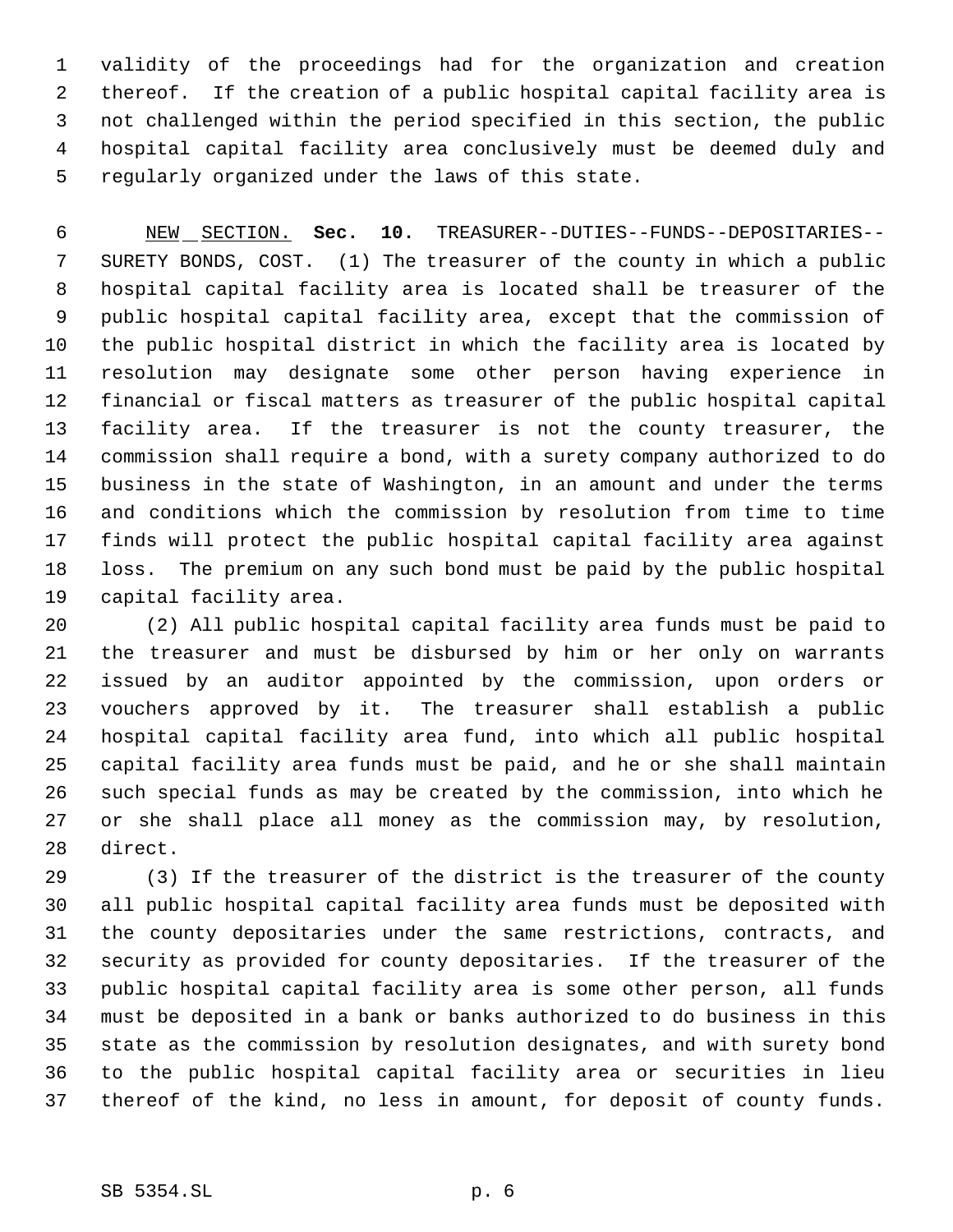The surety bond or securities in lieu thereof must be filed or deposited with the treasurer of the public hospital capital facility area, and approved by resolution of the commission.

 (4) All interest collected on public hospital capital facility area funds belong to the public hospital capital facility area and be deposited to its credit in the proper public hospital capital facility area funds.

 (5) A public hospital capital facility area may provide and require a reasonable bond of any other person handling moneys or securities of the public hospital capital facility area. The public hospital capital facility area may pay the premium on the bond.

 NEW SECTION. **Sec. 11.** CONTRACTING WITH OTHER ENTITIES TO PROVIDE SERVICES FACILITIES. Any public hospital capital facility area may contract or join with any public hospital district, publicly owned hospital, nonprofit hospital, legal entity, or individual to acquire, own, operate, manage, or provide any hospital or other health care facilities or hospital services or other health care services to be used by individuals, districts, hospitals, or others, including providing health maintenance services. If a public hospital capital facility area chooses to contract or join with another party or parties pursuant to the provisions of this chapter, it may do so through establishing a nonprofit corporation, partnership, limited liability company, or other legal entity of its choosing in which the public hospital capital facility area and the other party or parties participate. The governing body of the legal entity must include representatives of the public hospital capital facility area, which representatives may include members of the public hospital district's board of commissioners. A public hospital capital facility area contracting or joining with another party pursuant to the provisions of this chapter may appropriate funds and may sell, lease, or otherwise provide property, personnel, and services to the legal entity established to carry out the contract or joint activity.

 NEW SECTION. **Sec. 12.** Sections 1 through 11 of this act constitute a new chapter in Title 70 RCW.